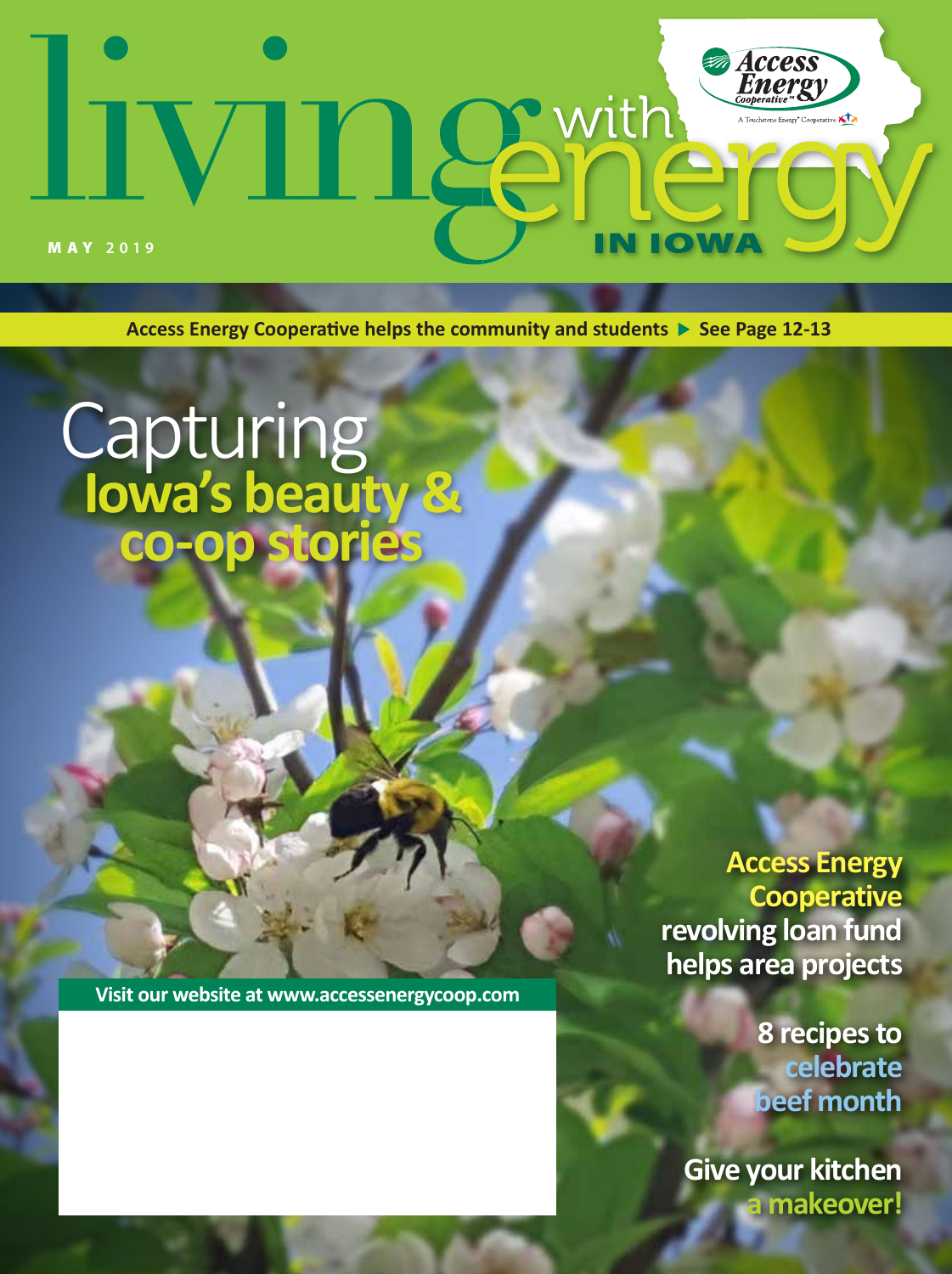#### **ACCESS ENERGY COOPERATIVE NEWS**



When the office is closed, you can call us 24 hours a day, seven days a week at 866-242-4232 or use our SmartHub App – for answers to billing and account questions, paying your bill and service interruptions.



*Access Energy Cooperative is dedicated to exceeding members' expectations for safe, reliable and efficient service, while being a good citizen in our communities.*

**Office:** Access Energy Cooperative 1800 W. Washington St., P.O. Box 440 Mount Pleasant, Iowa 52641 **Phone:** 319-385-1577 or 866-242-4232 **Fax:** 319-385-6873 **Call Before You Dig (Iowa One Call):** 8-1-1

**Website:** www.accessenergycoop.com **Facebook:** facebook.com/AccessEnergyCoop **Twitter:** twitter.com/AccessEnergyC **E-mail:** contactus@accessenergycoop.com **Office Hours:** Monday-Thursday, 7 a.m.-4:30 p.m. Friday, 7 a.m.-3:30 p.m. Call our office 24/7: 319-385-1577.

Payments can be placed in dropbox under flag pole. Visa and MasterCard accepted.

**General Manager/CEO:** Kevin Wheeler **Editor:** Kimberly Davis **Assistant Editor:** Cherity Wibben **Officers and Directors:** David Hollingsworth District 1 President

| Marvin Newton            | District 3 | <b>Vice President</b> |
|--------------------------|------------|-----------------------|
| Robert P. Smith          | District 2 | Secretary             |
| <b>Fred Hickenbottom</b> | District 1 | Treasurer             |
| Marvin Larson            | District 1 | Director              |
| Jerry Barker             | District 2 | Director              |
| Larry White              | District 2 | Director              |
| Robert Chesnut III       | District 3 | Director              |
| Marvin Holtkamp          | District 3 | Director              |
|                          |            |                       |

This institution is an equal opportunity provider.

#### **LOCAL PERSPECTIVE**

# **Is a co-op career in your future?**

#### **BY KEVIN WHEELER**

Access Energy Cooperative prides itself on powering lives, empowering communities and the great career opportunities that electric co-

ops provide.

In many rural Iowa communities, the electric cooperative has a reputation as a stable employer that offers professional opportunities and solid benefits in an innovative and exciting industry. For young people who are looking for options

outside of the traditional college path, electrical linework is a great alternative that offers great pay, fulfilling work and career advancement. High in demand, lineworkers must have technical knowledge of electricity and power equipment and possess the physical endurance to climb poles and handle heavy gear in adverse weather conditions.

We also employ professionals with degrees in accounting, human resources, communications, engineering, information technology, economic development, business management and more. If you're

#### **MEMBER PARTICIPATION**

looking to earn an advanced degree, you can put that education to great use in rural Iowa by working for a locally

owned electric cooperative. Many of our employees have enjoyed long careers at the co-op that provide competitive salaries and excellent healthcare and retirement benefits

We're also proud to support the employment of veterans, active military service members and their

spouses. Access Energy Cooperative assists local initiatives that work to increase employment opportunities for veterans in rural communities and provide needed resources and support.

For most of us at Access Energy Cooperative, the most fulfilling part of the job is seeing how our efforts directly improve the quality of life for the families and businesses we serve. Because the co-op is locally owned and governed, we're committed to making a difference in the community. As you think about your future, we hope you consider a cooperative career! *≸* 

## **Thank you to our members!**

Thank you to our members who attended the Member Advisory Committee Meeting on March 7 and engaged in a valuable discussion with Access Energy Cooperative's board and management. The members received a presentation of current and future cooperative and industrial-related initiatives and events. The members attending the meeting also shared their concerns and questions. We appreciate our members' input to help guide the direction of Access Energy Cooperative! <del></del>



**Access Energy Cooperative's Advisory Committee hears information about cooperative business initiatives.**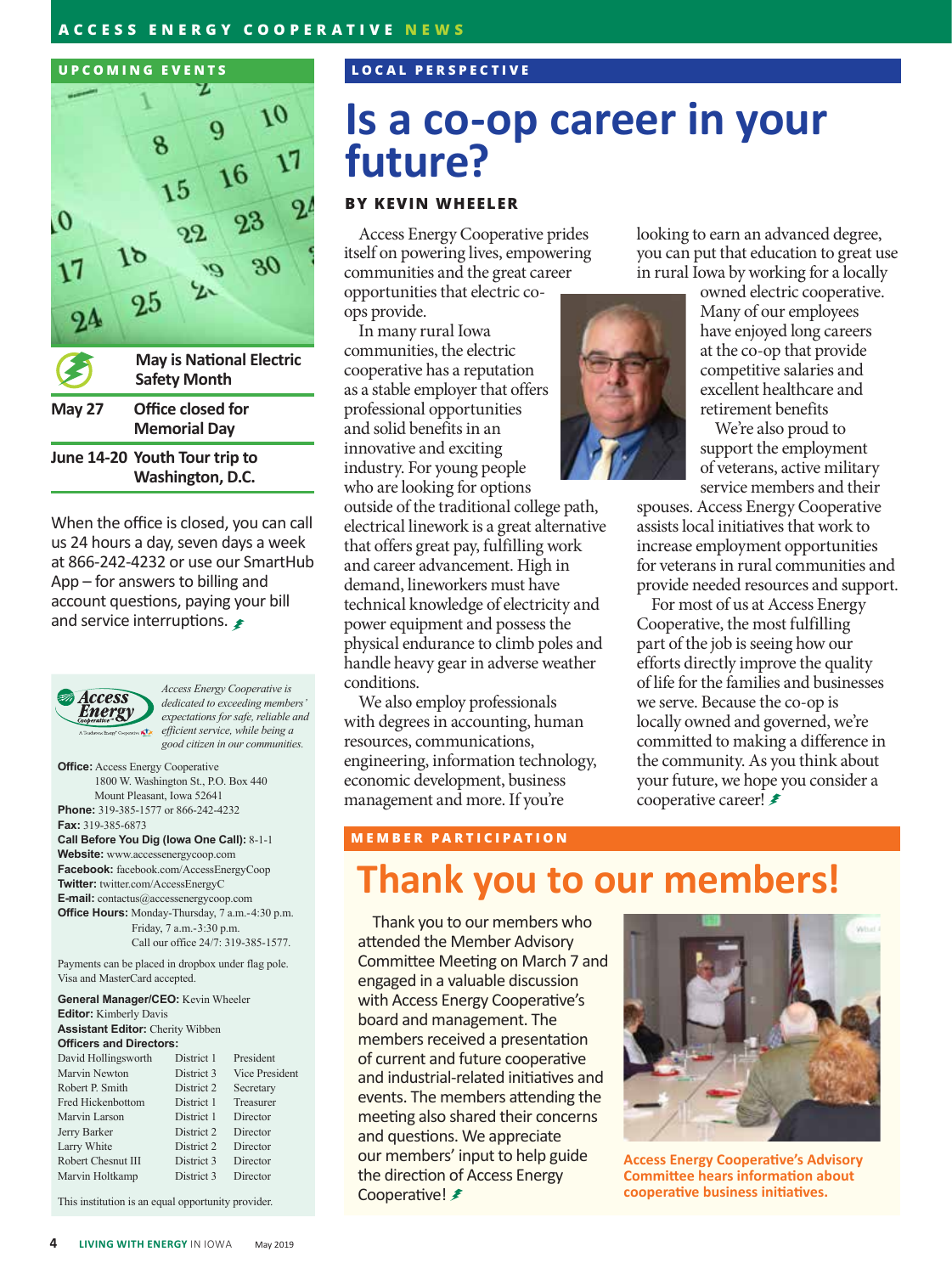#### **NEW EMPLOYEES**

# **Welcome new employees**

Access Energy **Cooperative** is happy to announce three new members to our cooperative team. **Ben Smith** and **Kaleb Storts** joined the cooperative in April as apprentice linemen. They both are from Missouri and enjoy hunting in their spare time.





**Kaleb Storts**

**Ben Smith**

**Kassie Bulen**

working with our engineering team throughout the summer.

Please join us in welcoming them to the Access Energy Cooperative team! *≸* 



#### **SAFETY MATTERS**



**Most of our linemen have families and children. Help us wish the moms of those kids a Happy Mother's Day by keeping our lineworkers safe! If you see workers on the side of the road, move over to the other lane and slow down. We all thank you!** 

#### **ECONOMIC DEVELOPMENT**

### **Co-op instrumental in physical therapy project**



**of member services and public relations, and Kevin Wheeler, general manager/CEO present a check to Fairfield Universal Therapy Group Managing Members Adam and Dana Conilogue.** 

Access Energy Cooperative is pleased to support Universal Therapy Group in Fairfield, through the cooperative's Revolving Loan Fund (RLF) for the purchase of a physical therapy clinic in Fairfield. By securing this loan, Adam and Dana Conilogue, managing members, and their team can continue providing high-quality healthcare services in an identified rural underserved area. They are fully committed to quality care for the citizens of Fairfield and Jefferson County. **៛**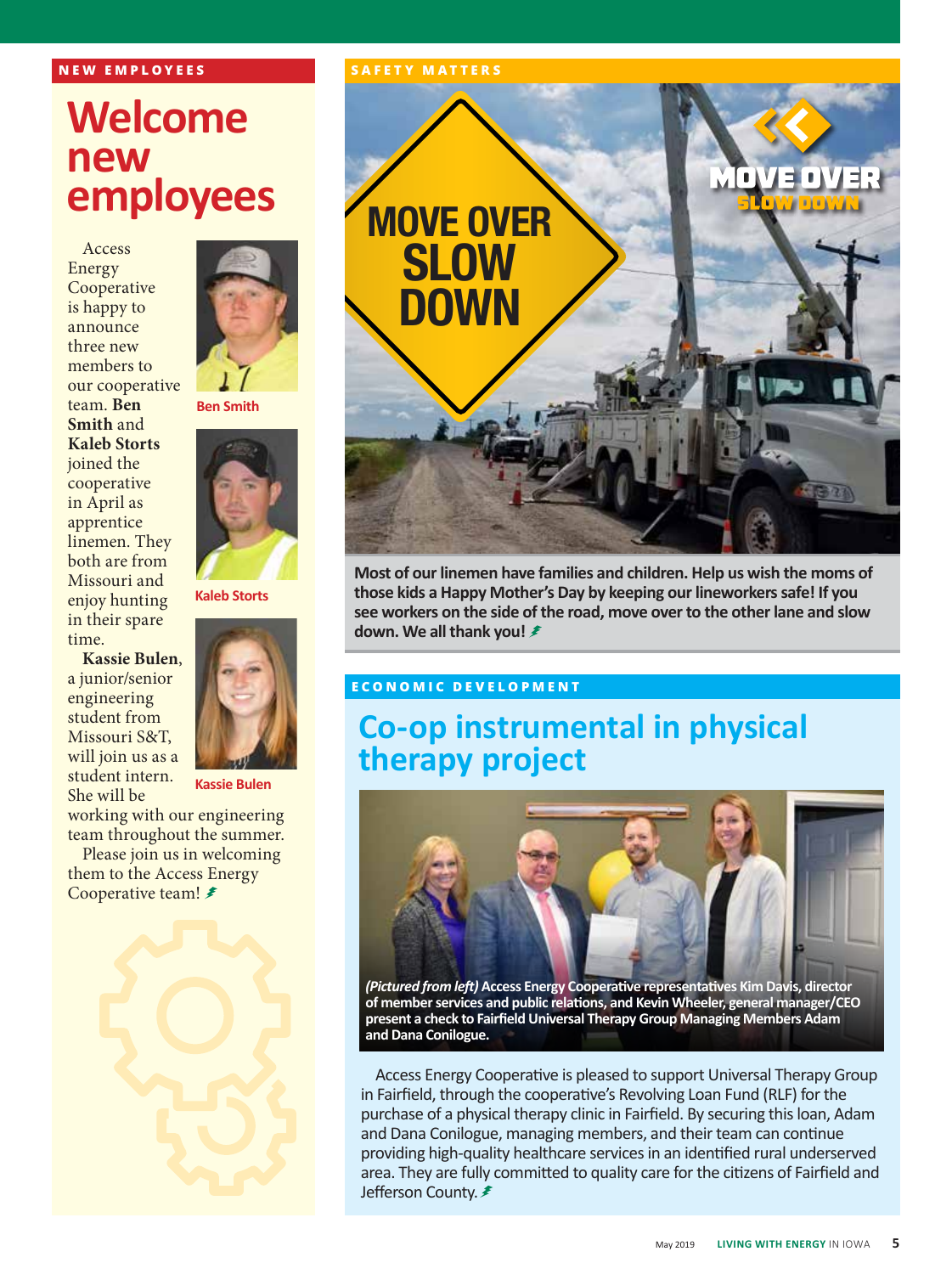#### **ECONOMIC DEVELOPMENT**

# **Co-op supports Fairfield building project**

A groundbreaking was recently held in Fairfield for the construction of a new 30,000 square-foot shell building in the community's newest business and industrial park. The groundbreaking followed a ceremonial close on a \$500,000 loan to the Fairfield Economic Development Association (FEDA) from Access Energy Cooperative's Revolving Loan Fund (RLF). The facility will be located on a three-acre parcel within FEDA's 61-acre business and industrial park and will be marketed to companies considering expanding within, or relocating to, Fairfield.

The project is a culmination of discussions that began in early 2016 to position the City of Fairfield for further growth and the creation of new jobs. By August 2016, a 28E partnership agreement was formalized between FEDA and the City of Fairfield, Jefferson County, Access Energy Cooperative and Northeast Missouri Electric Power Cooperative (Northeast Power). Sanitary sewer infrastructure was brought to the site with the assistance of a low-interest loan from Access Energy Cooperative's RLF. Later that same year, the cooperative invested in three-phase electric service to the site – positioning the site for commercial and industrial development.

In 2018, USDA Rural Development awarded a \$300,000 grant to the cooperative for the Fairfield shell building project. This grant, in turn, is available to FEDA in the form of a loan, plus \$60,000 in matching funds from Access Energy Cooperative.

"Access Energy Cooperative and Northeast Power are pleased to partner with the Fairfield Economic Development Association, Jefferson County and the City of Fairfield to bring this building to fruition. One of the key pillars we are grounded on is commitment to community, and we take great pride in assisting with economic development in southeast Iowa. This project allows us to bring

new development to this area, with great visibility to Fairfield. We look forward to working with the partners in showcasing Fairfield and Jefferson County," says Kevin Wheeler, general



manager/CEO of Access Energy Cooperative.

The construction of the shell building is expected to be complete by September 2019.

> **Access Energy Cooperative and FEDA closed on a \$500,000 loan for the Shell building project. Pictured** *(front, from left)* **Kevin Wheeler; Greg Lowenberg, treasurer, FEDA board of directors; Tim Kuiken, president, FEDA board of directors;** *(back from left)***: Joshua Laraby, executive director, FEDA; Nikki Sobaski, director assistant, FEDA; John Morrissey, legal counsel, FEDA; and Bruce Nuzum, senior vice president, Iowa Area Development Group.**



**A groundbreaking ceremony was held for the construction of a 30,000 squarefoot shell building in Fairfield's newest business and industrial park.**

#### **MOTHER'S DAY TRIBUTE**

### **Happy Mother's Day to all moms!**

Access Energy Cooperative wishes all moms everywhere a happy Mother's Day, with a very special tribute to the moms at Access Energy Cooperative. These moms work hard every day to keep your power on – and to keep your electric cooperative running as safely, efficiently and reliably as possible. When you switch on your next light, remember the hard work of the women at Access Energy Cooperative who helped that light come on for you. Happy Mother's Day!



**Meet the hardworking mothers at Access Energy Cooperative –** *(back row, from left)***: Kim Davis, Diane Magnani, Cherity Wibben, Carol Baylor, Tammy Snavely and Courtney Williamson;**  *(front row, from left)***: Marva Crowl, Tammy Davis and Jenn Helling. Not pictured: Sheryl Dorn.**